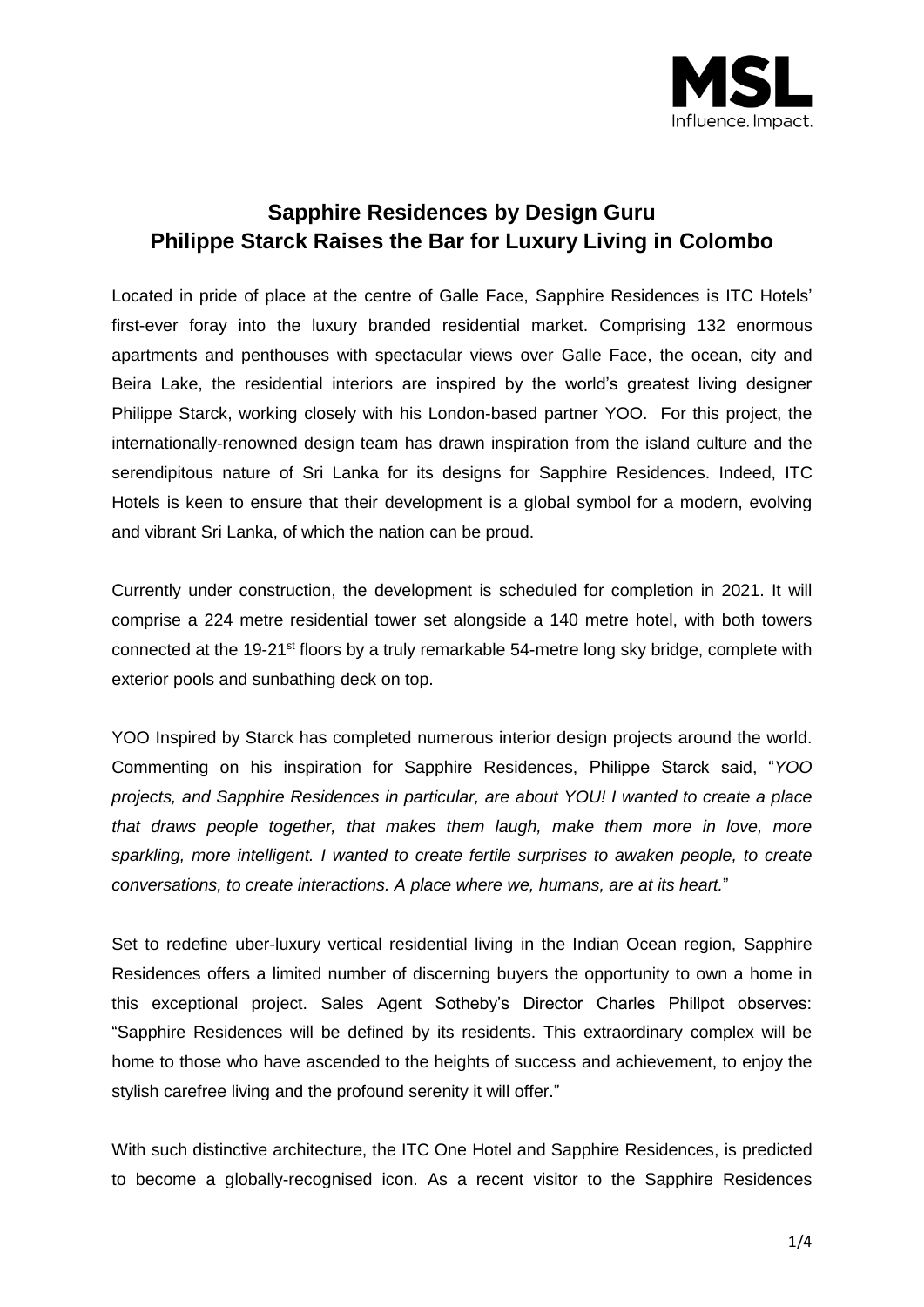

Experience Centre commented, "Sapphire Residences will shine like a gem, dominating Colombo's urban landscape."

*The new Sapphire Residences Experience Centre, which opened last month, is accessed from New Baladaksha Mawatha in front of Beira Lake. For further information visit [www.sapphireresidences.lk.](http://www.sapphireresidences.lk/)*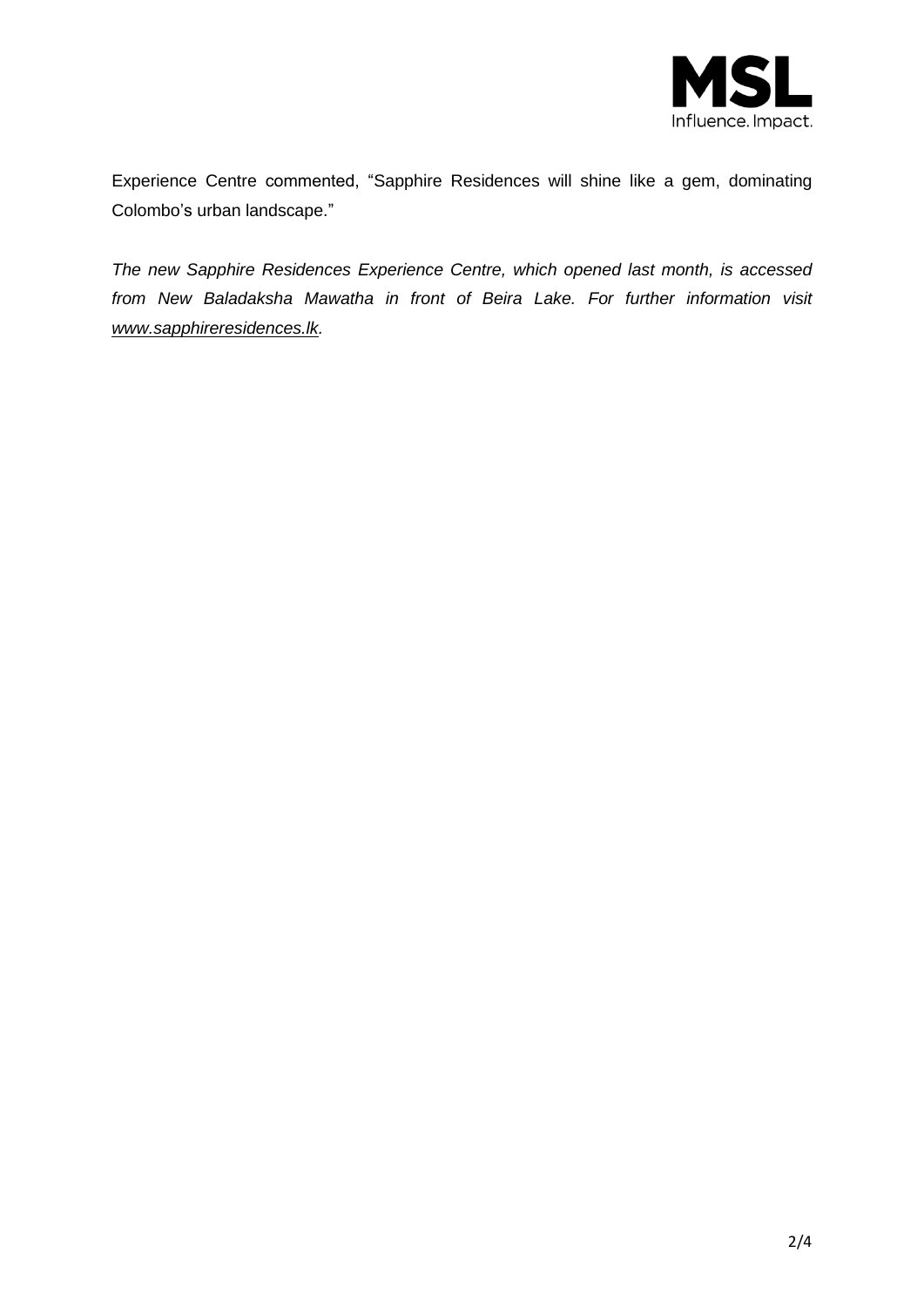

## **Notes to Editors**

## **ITC Hotels**

With the enduring Namaste as the symbol of its brand experience, ITC Hotels is one of India's largest luxury hotel chains offering comprehensive hospitality solutions through more than 100 hotels in over 70 destinations in the country. ITC's hotel group operates under four distinct brands; **'ITC Hotel'** at the Luxury end, **'WelcomHotel'** in the 5 star segment, **'Fortune'** in the mid-market to upscale segment and **'WelcomHeritage'** in the heritage leisure segment. Integrating India's fine tradition of hospitality with globally benchmarked services, each ITC Hotel in the collection of hotels is an archetype of the culture and ethos of each destination. With **'Responsible Luxury'** as its guiding premise, ITC's luxury hotels combine grandeur with intimacy to operate according to the highest principles of environmental stewardship. Each ITC luxury hotel is certified with a LEED® (Leadership in Energy and Environmental Design) Platinum rating (the highest level\*) for its endeavours towards green building, using processes that are environmentally responsible and resourceefficient. The brand features opulent accommodations, state-of-the-art business facilities, renowned signature cuisine and award-winning wellness experiences.

*\*In line with this ethos, Sapphire Residences has already achieved the prestigious Platinum pre-certification rating for LEED® BD+C (Core and Shell Development).*

#### **YOO Inspired by Starck**

YOO is a pioneering vision for living and the result of a partnership between property entrepreneur John Hitchcox and the ubiquitous designer, Philippe Starck. Since 1999, YOO has worked with international developers, designing dozens of landmark residential and hotel projects throughout Asia, Australia, Europe, Africa, North and South America and the Middle East.

#### **Sotheby's International Realty**

With its heritage and experience in dealing with the finer things of life, for centuries Sotheby's has been internationally recognised as the epitome of connoisseurship, authenticity and discretion. The Sotheby's International Realty brand unites connoisseurs of life with their aspirations, through a deeply connected global network of truly knowledgeable individuals. Although steeped in history and traditional values, the company has always been lauded as an innovator.

With their global marketing network, extensive experience and impeccable reputation, Sotheby's International Realty isideally placed to promote and sell the Sapphire Residences. The sales team at Sri Lanka Sotheby's International Realty are all skilled professionals with insightful local knowledge and profound expertise in international luxury real estate.

## **ITC Limited**

ITC is one of India's foremost private sector companies and a diversified conglomerate with interests in Fast Moving Consumer Goods, Hotels, Paperboards and Packaging, Agri